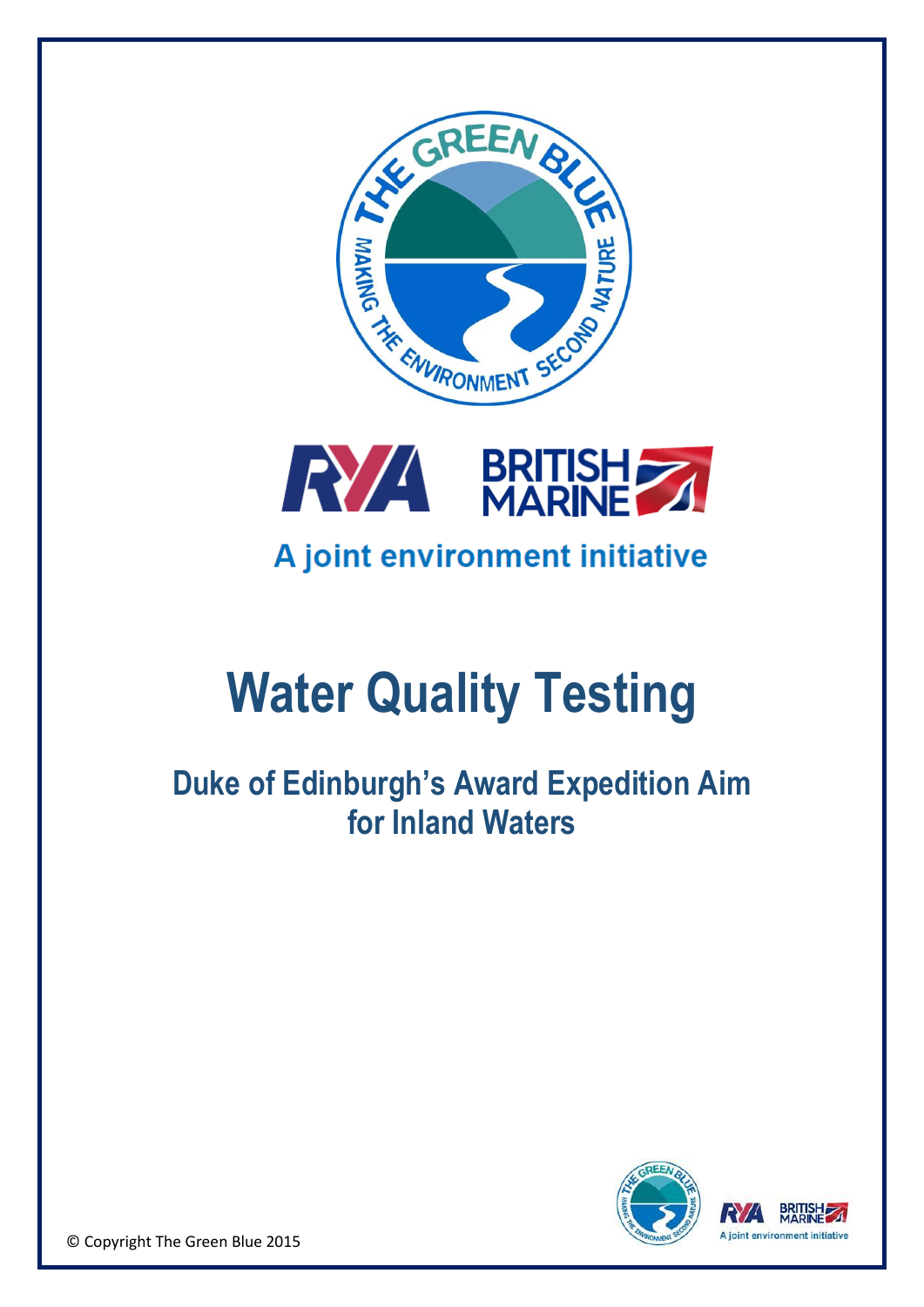

**Duke of Edinburgh's Award Expedition Aim for Inland Waters Water Quality Testing**

# **Contents**

# **Page**

| $\overline{2}$ | <b>Introduction</b>                                               |
|----------------|-------------------------------------------------------------------|
|                | Aim of Expedition                                                 |
|                | <b>Objectives</b>                                                 |
|                | <b>Water Quality and Recreational Boating</b>                     |
| 3              | Table 1: The Causes and Impacts Boating can have on Water Quality |
| 4              | <b>Methodology for Data Collection</b>                            |
|                | <b>Equipment Needed</b>                                           |
|                | <b>Taking Photographs</b>                                         |
| 5              | Methodology for Collecting a Water Sample at Each Site            |
| 6              | <b>Testing for pH Levels</b>                                      |
|                | Background information on pH                                      |
|                | <b>Instructions for Testing pH Levels</b>                         |
|                | <b>Recording Table for pH Results</b>                             |
| 7              | <b>Testing for Nitrate Levels</b>                                 |
|                | <b>Background Information on Nitrate</b>                          |
|                | <b>Instructions for Testing Nitrate Levels</b>                    |
|                | <b>Recording Table for Nitrate Results</b>                        |
| 8              | <b>Testing for Phosphate Levels</b>                               |
|                | <b>Background Information on Phosphate</b>                        |
|                | <b>Instructions for Testing Phosphate Levels</b>                  |
|                | <b>Recording Table for Phosphate Results</b>                      |
| 9              | <b>Testing for Dissolved Oxygen Levels</b>                        |
|                | <b>Background Information on Dissolved Oxygen</b>                 |
|                | <b>Instructions for Testing Dissolved Oxygen Levels</b>           |
|                | <b>Recording Table for Dissolved Oxygen Results</b>               |
| 10             | <b>Testing for Turbidity Levels</b>                               |
|                | <b>Background Information on Turbidity</b>                        |
|                | <b>Instructions for Testing Turbidity Levels</b>                  |
|                | <b>Recording Table for Turbidity Results</b>                      |
| 11             | <b>What Do Your Results Show?</b>                                 |



BRITISH

A joint environment initiative

RYA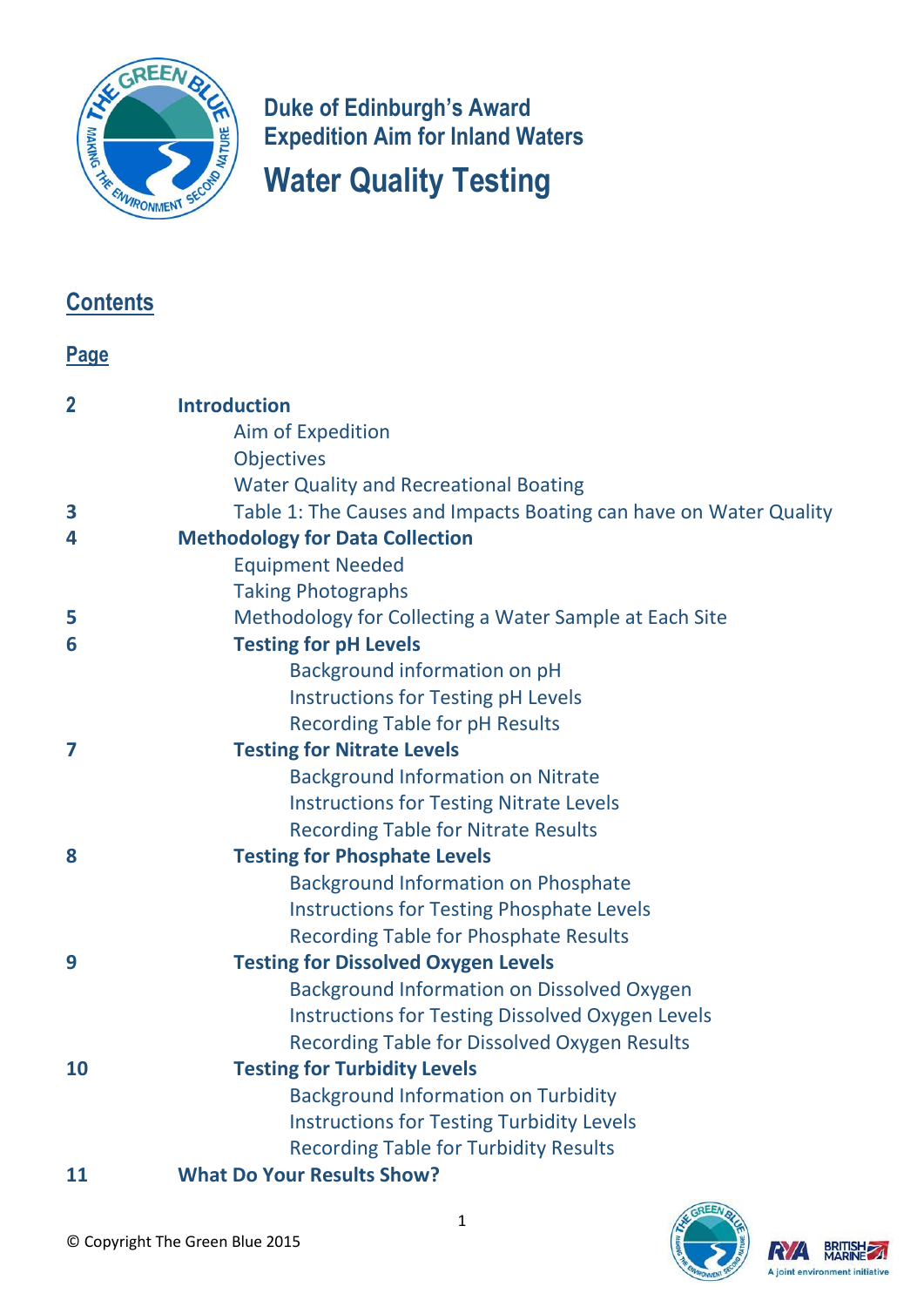# **Introduction**

# **Aims of Expedition**

- To determine water quality along a stretch of water e.g. canal or river.
- To identify and explain how recreational boating can impact water quality and provide solutions.

## **Objectives**

- Undertake water testing for one or more of the following water quality measures at eight sites along the expedition route: acidity (pH level), dissolved oxygen, nitrate, phosphate and turbidity levels.
- Learn about the impacts boating can have on the environment and how boaters can reduce their individual impact.

# **Water Quality and Recreational Boating**

Water quality can be diminished through chemical changes, amount of suspended sediment (increasing turbidity) and lack of aeration (decreasing dissolved oxygen). This can happen naturally, but human actions can cause more negative changes by polluting and disturbing water bodies.

Recreational boating can contribute to changes in the quality of a watercourse in various ways. Table 1 highlights some of the causes and impacts that recreational boating can potentially have on the aquatic environment.

By testing different locations along a watercourse it is possible to locate areas that are suffering from more pollution than others and sometimes determine the source of the pollution. It is important to understand that if the tests indicate poor water quality it may not have been caused by recreational boating.

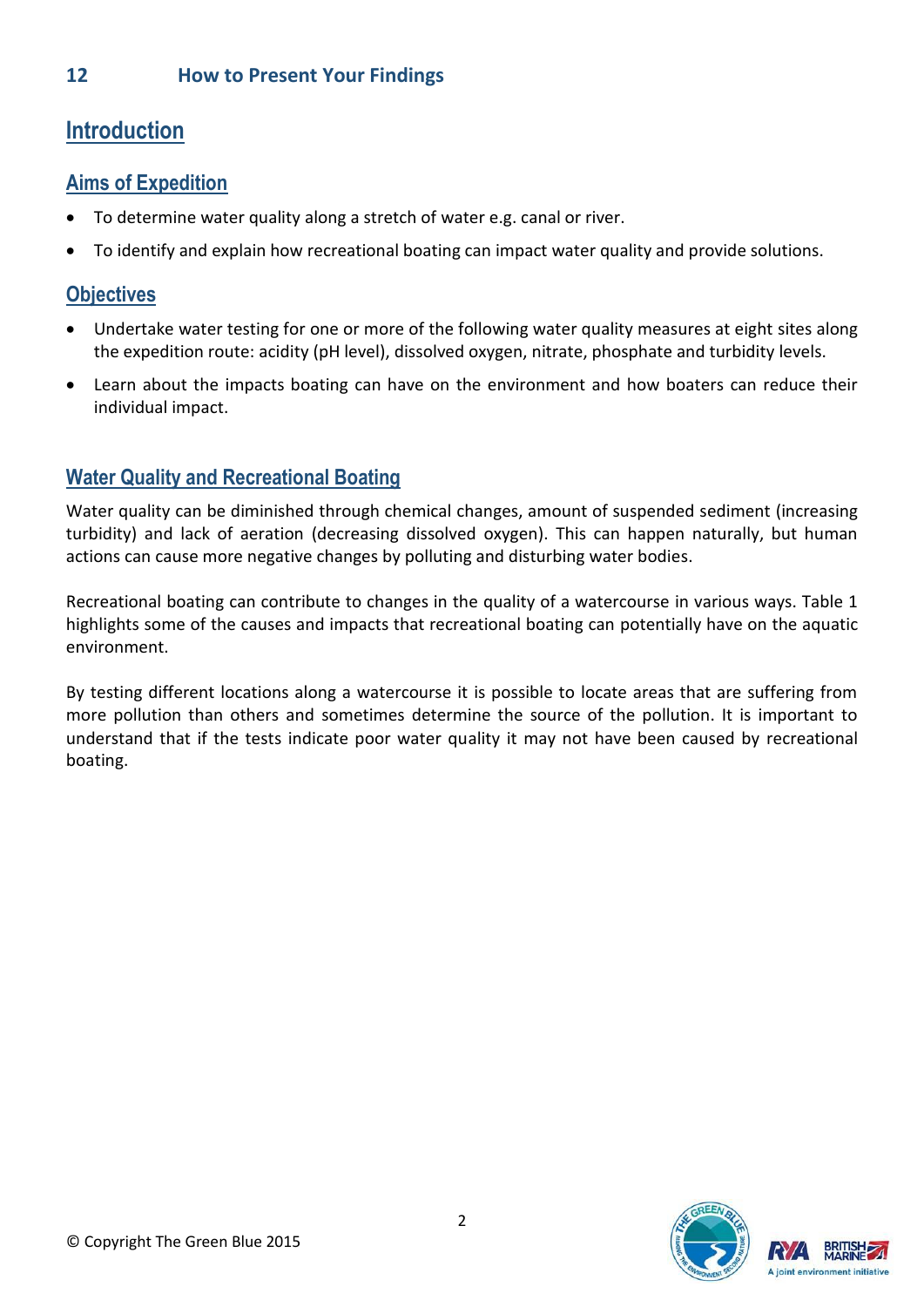# **Table 1: The Causes and Impacts Boating can have on Water Quality**

| <b>Causes</b>                                                                                      | <b>Impact on the Environment</b>                                                                                                                                                                                                                                                                                             | <b>Chemical</b><br><b>Factor Effected</b>                                     |
|----------------------------------------------------------------------------------------------------|------------------------------------------------------------------------------------------------------------------------------------------------------------------------------------------------------------------------------------------------------------------------------------------------------------------------------|-------------------------------------------------------------------------------|
| Boats can pump out<br>raw sewage into the<br>water.<br>All boats on inland<br>waters should have a | Sewage will increase water temperature and amount of<br>bacteria. As the temperature rises and bacteria break down<br>the sewage, the oxygen level in water declines which can<br>impact species that rely on this for survival.                                                                                             | Increases:<br><b>Nitrate</b><br>Temperature<br>Decreases:<br>Dissolved oxygen |
| holding tank for sewage<br>or must close off their<br>sea toilets.                                 | If sewage is ingested by other water users e.g. swimmers or<br>dinghy sailors they can become ill.                                                                                                                                                                                                                           |                                                                               |
| Cleaning products used<br>on boats can wash into<br>the water.                                     | Many cleaning products are highly alkaline due to the<br>phosphates they contain. Some aquatic species cannot<br>tolerate these chemical changes.                                                                                                                                                                            | Increases:<br>Phosphate<br>Level of pH                                        |
|                                                                                                    | Phosphate is a plant nutrient and if additional amounts are<br>added to the natural environment it can encourage algae<br>blooms on the surface on water. When the algae uses up all<br>the phosphate and dies, bacteria break down this dead algae<br>which depletes the level of oxygen in the water.                      | Decreases:<br><b>Dissolved</b><br>oxygen                                      |
| Oil and fuel spills from<br>engine leaks, refuelling<br>and pumping out dirty<br>bilge water.      | When oil or fuel enter the water it floats on the surface<br>creating a thin film. This film can harm wildlife when ingested,<br>smother bird feathers which restricts flight, block fish gills<br>limiting respiration or reduce the amount of sunlight entering<br>the water which aquatic plants need for photosynthesis. | Increases:<br><b>Turbidity</b>                                                |
| Antifoul<br>other<br>and<br>paints<br>entering<br>the<br>water.                                    | By their very nature, many antifouls are toxic to aquatic life.<br>When applying and removing antifoul, it can end up entering<br>the water and build up over time resulting in a more severe<br>impact. A film of paint can also reduce sunlight entering the<br>water.                                                     | Increases:<br><b>Turbidity</b>                                                |
| River bank disturbance.                                                                            | When boats are launched and landed on river beaches or<br>banks sediment and habitats can be eroded or disturbed<br>especially if done frequently in one place. The sediment can<br>make the water murky and prevents sunlight from penetrating<br>the water as well as damaging any wildlife habitats that exist<br>there.  | Increases:<br><b>Turbidity</b>                                                |



 $\nabla$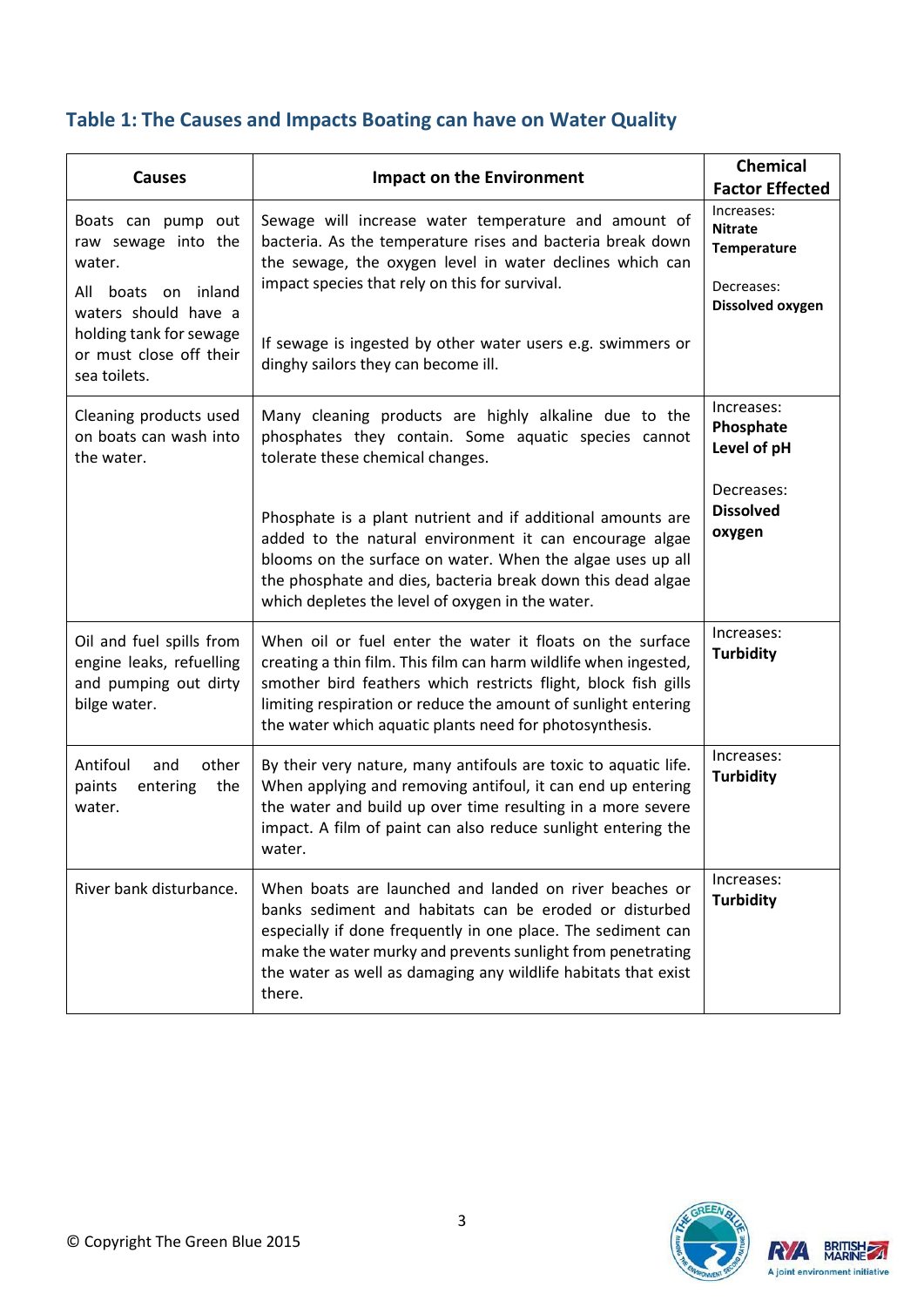# **Methodology for Data Collection**

Identify 8 sites evenly spread along the watercourse you will be travelling that have safe areas to collect water samples. Locations can be identified on the initial recce of the expedition route.

Decide which water quality measures will be tested for at all 8 sites. One or all 4 of the following measures can be tested during the expedition; nitrate, phosphate, pH and dissolved oxygen.

#### **Equipment Needed**

- 1 x Monitoring Water Testing Kit (Nitrates, phosphate, pH, DO), provided by The Green Blue.
- 1 x litre plastic bottle to dispose of chemical test water after each test
- 1 x kitchen paper for drying equipment
- 1 x methodology and recording sheets
- 1 x camera
- 8 x pieces of scrap paper
- 1 x black felt pen
- 3 x pencils (to record results)

#### **Taking Photographs**

Take photos of any human land uses e.g. farmland, housing, industry along the expedition route. Also take a photograph at each test site. These can then be referred to later to help explain water chemical results.

Include photos of:

- Where the water sample was collected.
- Surrounding land and land uses.
- Your team using equipment to test water samples.

To help remember which photographs link to which test site, take a photo of a piece of paper with 'Site 1' written on before taking photos at this location. Then 'Site 2' for the next site and so on.

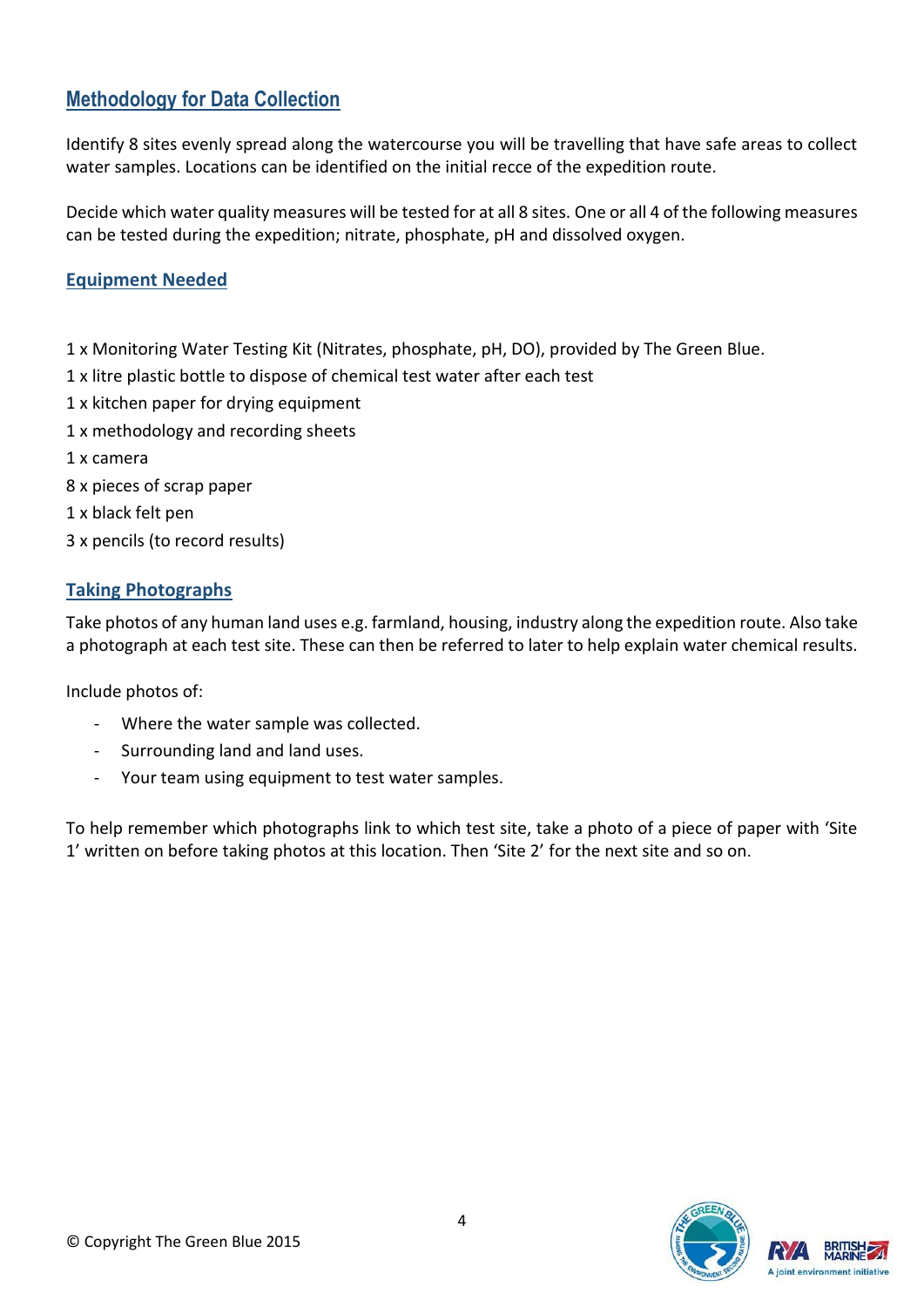#### **Methodology for Collecting a Water Sample at Each Site**



ipment

- **1.** Empty contents of the white testing container onto the black water proof bag. If raining ensure water does not get inside the white container or testing tubes.
- **2.** Use plastic gloves when collecting the main water sample in case the water is very dirty or contaminated.
- **3.** Collect the main water sample in the white container by submerging it under the water until full. Screw the white lid back onto the water sample container whilst it is still submerged to prevent loss of any dissolved gases.
- **4.** Test water samples as soon as possible after collection as changes will occur over time.
- **5.** Perform the turbidity test first and then the dissolved oxygen test before testing for nitrate, phosphate and pH levels for best results. See separate laminated instructions for these tests.

**IMPORTANT:** Ensure contents of the test tubes are poured into an empty bottle and disposed of down a sink, foul sewer or toilet and not poured into the environment where it can cause pollution. Ensure the white container and test tubes are washed and dried after each test site.

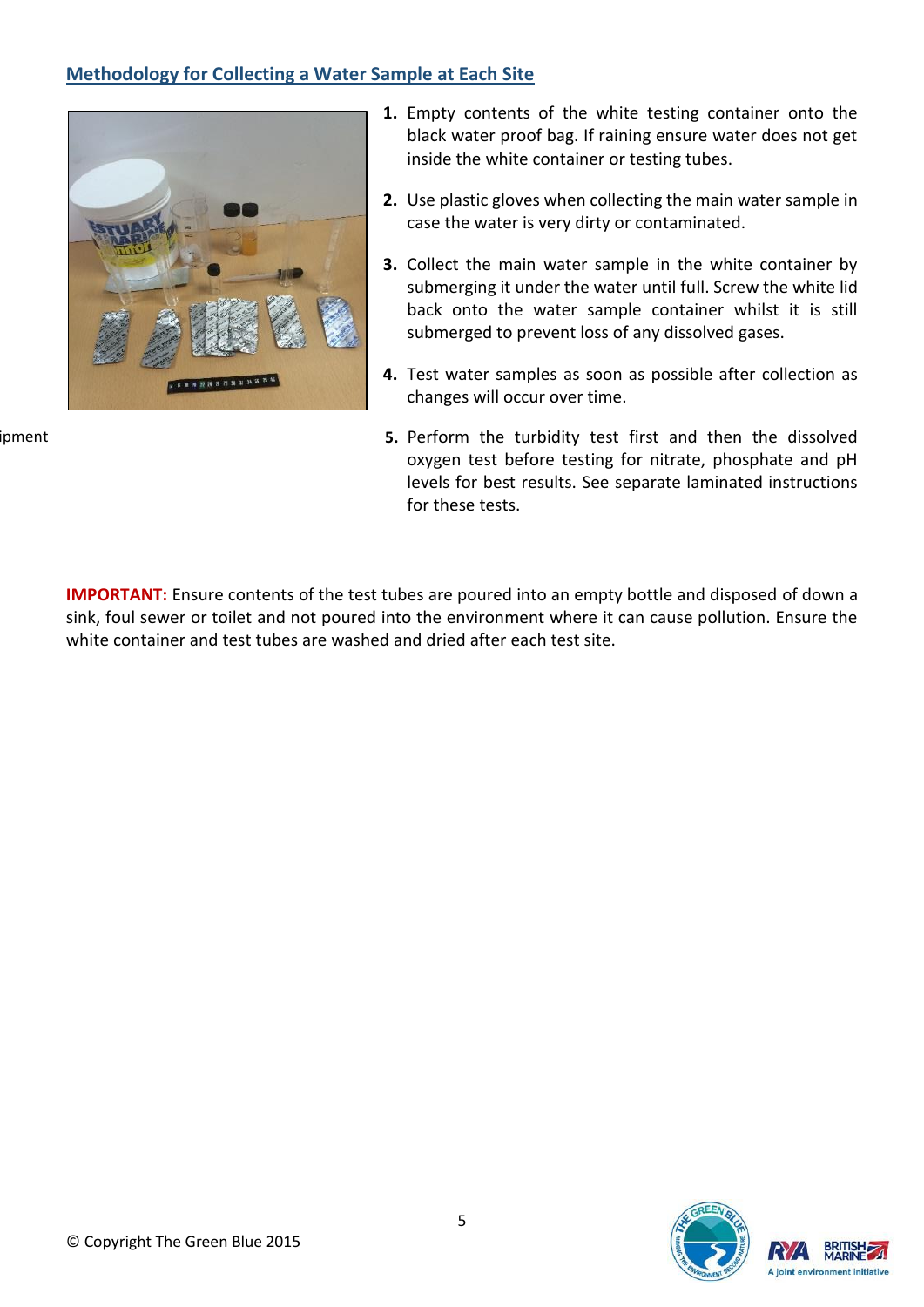## **Testing for pH Levels**

Instructions can also be found in the water testing kit booklet with diagrams for visual aid.

#### **Background Information on pH:**

This can be tested to determine how acidic or alkaline the water is on a scale of 1-14. The closer to level 1 the more acidic the water is and closer to pH 14 the more alkaline it is. In the centre of the scale between 5.5 - 8.5 the water is neutral, the natural state of water.

If the water is too acidic or alkaline it can affect animals and plants and erode soil and rocks over time. Changes in pH level can be anthropogenic, in other words caused by human activity. For example, many domestic and industrial cleaning products are highly alkaline and can enter watercourses if not treated first.

#### **Instructions for Testing pH Levels:**

- **1.** Fill test tube (coded 0106) to the 10ml line with the water sample from the sealed container.
- **2.** Add one pH Wide Range Test Tablet (Coded 6459A).
- **3.** Cap the test tube and mix by inverting it until the tablet has dissolved. Bits of material may remain in the sample.
- **4.** Compare the colour of the sample to the pH colour chart. Record the result as a pH number.

| <b>Site</b>             | Grid<br>Ref | pH result | <b>Test Site Description</b><br>E.g. Is the test site near boats, a marina? What<br>is the land use at sides of watercourse (fields,<br>housing, industry etc)? | <b>Comments</b><br>E.g. Anything that may have impacted the<br>results? (Human error, weather etc.) |
|-------------------------|-------------|-----------|-----------------------------------------------------------------------------------------------------------------------------------------------------------------|-----------------------------------------------------------------------------------------------------|
| 1                       |             |           |                                                                                                                                                                 |                                                                                                     |
| $\overline{2}$          |             |           |                                                                                                                                                                 |                                                                                                     |
| 3                       |             |           |                                                                                                                                                                 |                                                                                                     |
| $\overline{a}$          |             |           |                                                                                                                                                                 |                                                                                                     |
| 5                       |             |           |                                                                                                                                                                 |                                                                                                     |
| $6\phantom{1}6$         |             |           |                                                                                                                                                                 |                                                                                                     |
| $\overline{\mathbf{z}}$ |             |           |                                                                                                                                                                 |                                                                                                     |
| 8                       |             |           |                                                                                                                                                                 |                                                                                                     |

### **Recording Table for pH Results:**

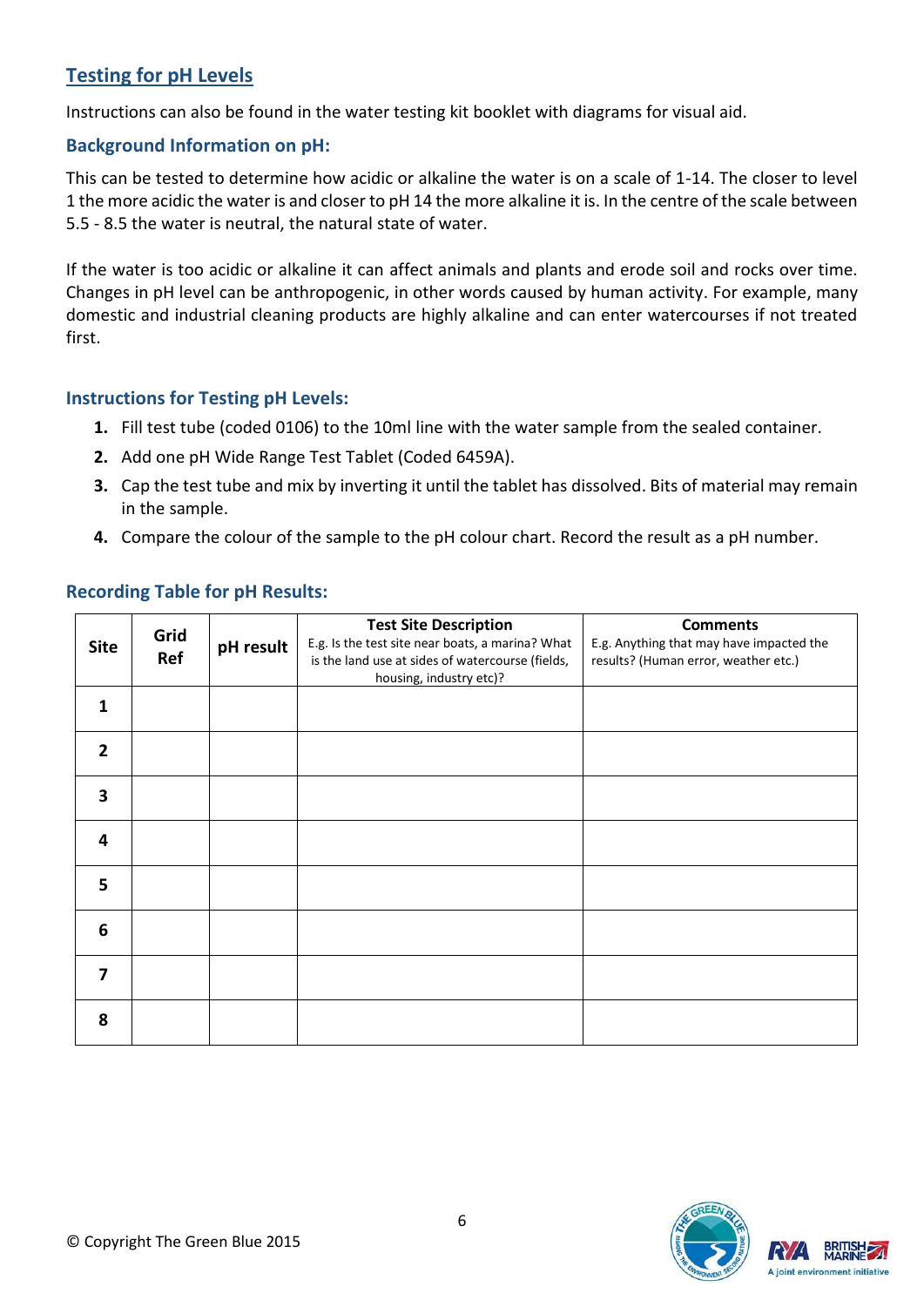## **Testing for Nitrate Levels**

Instructions can also be found in the water testing kit booklet with diagrams for visual aid.

#### **Background Information on Nitrate:**

Nitrates are inorganic and dissolve in water. All plants absorb them through their roots. If there is too much nitrate in a waterbody it will cause a growth in green algae in the water as it uses up the excess nutrients. This algae in the water reduces the amount of sunlight reaching aquatic plants which prohibits their growth.

Once the excess nutrients have been used up, the algae begins to die back and as bacteria breaks down the dead algae they use up oxygen in the water. A drop in oxygen then impacts other aquatic species that rely on this gas for survival.

An increase in nitrate levels can be caused by fertiliser runoff from farm land which contains high levels of nitrate to promote crop growth. An increase in nitrate can also be caused by raw sewage entering the water.

#### **Instructions for Testing Nitrate levels:**

- 1. Fill test tube (Coded 0106) to the 5ml line with the water sample.
- 2. Add one Nitrate Wide Range CTA Test Tablet (3703A). Nitrate tablets are sensitive to UV light so immediately slide the test tube into Protective Sleeve (0106-FP).
- 3. Cap the tube and mix for two minutes to dissolve the tablet.
- 4. Wait 5 minutes for the red colour to develop. Remove the tube from the protective sleeve.
- 5. Compare the colour of the sample to the nitrate colour chart. Record the result as ppm nitrate.

|                         | Grid | <b>Nitrate</b> | <b>Test Site Description</b>                     | <b>Comments</b>                          |
|-------------------------|------|----------------|--------------------------------------------------|------------------------------------------|
| <b>Site</b>             |      |                | E.g. Is the test site near boats, a marina? What | E.g. Anything that may have impacted the |
|                         | Ref  | <b>Result</b>  | is the land use at sides of watercourse (fields, | results? (Human error, weather etc.)     |
|                         |      |                | housing, industry etc)?                          |                                          |
| 1                       |      |                |                                                  |                                          |
| $\overline{2}$          |      |                |                                                  |                                          |
|                         |      |                |                                                  |                                          |
| 3                       |      |                |                                                  |                                          |
| 4                       |      |                |                                                  |                                          |
|                         |      |                |                                                  |                                          |
| 5                       |      |                |                                                  |                                          |
|                         |      |                |                                                  |                                          |
| 6                       |      |                |                                                  |                                          |
| $\overline{\mathbf{z}}$ |      |                |                                                  |                                          |
|                         |      |                |                                                  |                                          |
| 8                       |      |                |                                                  |                                          |

#### **Recording Table for Nitrate Results:**



ioint environment initiative

7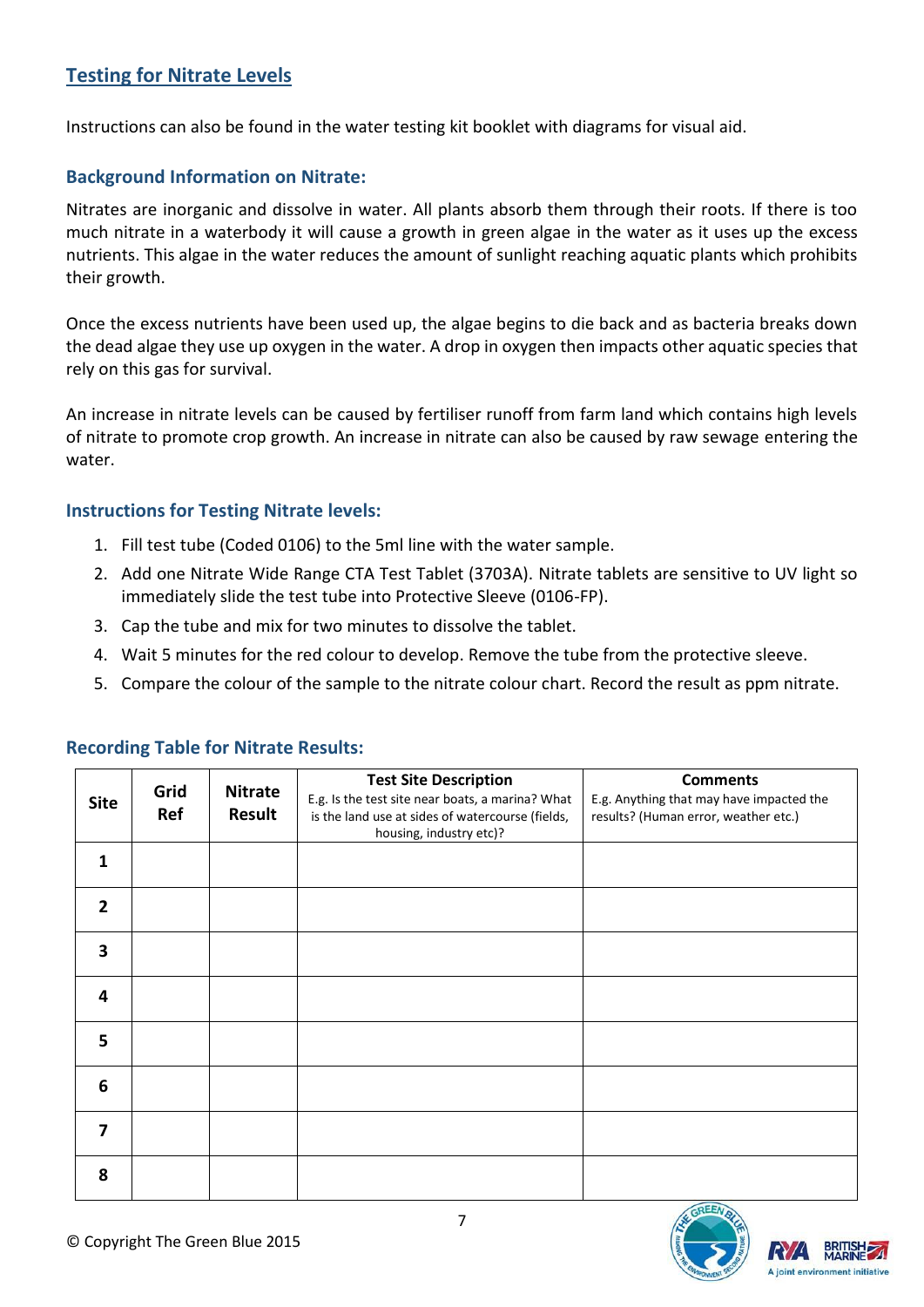## **Testing for Phosphate Levels**

Instructions can also be found in the water testing kit booklet with diagrams for visual aid.

#### **Background Information on Phosphate:**

Phosphates are inorganic and dissolve in water. All plants absorb them through their roots. If there is too much phosphate in a waterbody it will cause a growth in green algae in the water as it uses up the excess nutrients. This algae in the water reduces the amount of sunlight reaching aquatic plants which prohibits their growth.

Once the excess phosphate has been used up, the algae begins to die back and bacteria break down the dead algae using up oxygen in the water. A drop in oxygen then impacts other aquatic species that rely on this gas for survival.

Boating can increase phosphate levels by discharging cleaning products into the water from sinks, showers and washing machines or from cleaning the outside of the boat.

#### **Instructions for Testing Phosphate levels:**

- **1.** Fill test tube (0106) to the 10ml line with the water sample.
- **2.** Add one phosphorous Test Tablet (5422A)
- **3.** Cap and mix by inverting until the tablet has dissolved. Bits of material may remain in the sample.
- **4.** Wait 5 minutes for the blue colour to develop. If the sample does not develop a blue colour, record the result as 0ppm.
- **5.** Compare the colour of the sample to the phosphate colour chart. Record the result as ppm phosphate.

#### **Recording Table for Phosphate Results:**

| <b>Site</b>    | Grid<br>Ref | Phosphate<br><b>Result</b> | <b>Test Site Description</b><br>E.g. Is the test site near boats, a marina? What<br>is the land use at sides of watercourse (fields,<br>housing, industry etc)? | <b>Comments</b><br>E.g. Anything that may have impacted the<br>results? (Human error, weather etc.) |
|----------------|-------------|----------------------------|-----------------------------------------------------------------------------------------------------------------------------------------------------------------|-----------------------------------------------------------------------------------------------------|
| 1              |             |                            |                                                                                                                                                                 |                                                                                                     |
| $\overline{2}$ |             |                            |                                                                                                                                                                 |                                                                                                     |
| 3              |             |                            |                                                                                                                                                                 |                                                                                                     |
| 4              |             |                            |                                                                                                                                                                 |                                                                                                     |
| 5              |             |                            |                                                                                                                                                                 |                                                                                                     |
| 6              |             |                            |                                                                                                                                                                 |                                                                                                     |
| 7              |             |                            |                                                                                                                                                                 |                                                                                                     |
| 8              |             |                            |                                                                                                                                                                 |                                                                                                     |

**Testing for Dissolved Oxygen Levels**



**A** joint environment initiative

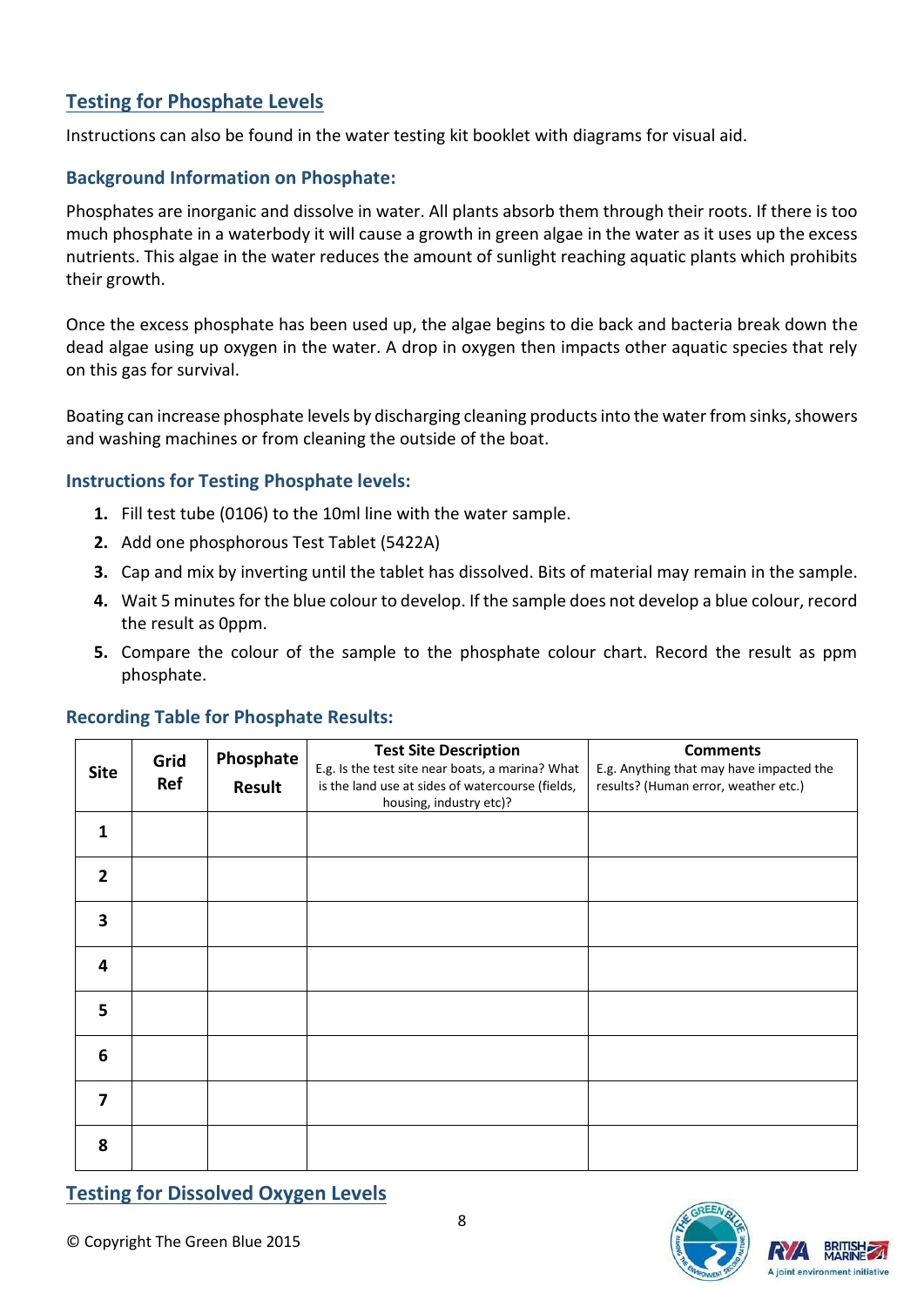Instructions can also be found in the water testing kit booklet with diagrams for visual aid.

#### **Background Information on Dissolved Oxygen**

The dissolved oxygen (DO) level indicates how much oxygen the water contains. The more oxygen the water contains the more oxygen there is available for aerobic organisms to survive. This in turn leads to a greater abundance and variety of organisms.

Dissolved Oxygen levels can be reduced when bacteria use the oxygen to break down raw sewage in the water. Dissolved Oxygen levels can also be reduced if water temperature is increased as oxygen dissolves less readily in warmer water.

#### **Instructions for Testing Dissolved Oxygen Levels:**

- **1.** Record the temperature of the water sample by placing the thermometer four inches below the surface of the water sample container for 1 minute. Record the temperature in degrees Celsius.
- **2.** Submerge the small tube (0125) into the water sample. Carefully remove the tube from the water sample, keeping the tube full to the top.
- **3.** Drop two Dissolved Oxygen Test Tablets (3976A) into the tube. Water will overflow when the tablets are added.
- **4.** Screw the cap on the tube. More water will overflow as the cap tightens. Make sure no air bubbles are present in the sealed sample.
- **5.** Mix by inverting the tube over and over until the tablets dissolve. This will take 4 minutes.
- **6.** Wait 5 more minutes for the colour to develop.
- **7.** Compare the colour of the sample to the dissolved oxygen colour chart. Record the result as ppm dissolved oxygen.

#### **Recording Table for Dissolved Oxygen Results:**

|                | Grid | <b>DO</b> | <b>Test Site Description</b>                                                | <b>Comments</b>                          |
|----------------|------|-----------|-----------------------------------------------------------------------------|------------------------------------------|
| <b>Site</b>    | Ref  |           | E.g. Is the test site near boats, a marina? What                            | E.g. Anything that may have impacted the |
|                |      | Result    | is the land use at sides of watercourse (fields,<br>housing, industry etc)? | results? (Human error, weather etc.)     |
| 1              |      |           |                                                                             |                                          |
|                |      |           |                                                                             |                                          |
| $\overline{2}$ |      |           |                                                                             |                                          |
| 3              |      |           |                                                                             |                                          |
| 4              |      |           |                                                                             |                                          |
| 5              |      |           |                                                                             |                                          |
| 6              |      |           |                                                                             |                                          |
| $\overline{7}$ |      |           |                                                                             |                                          |
| 8              |      |           |                                                                             |                                          |

# **Testing for Turbidity Levels**



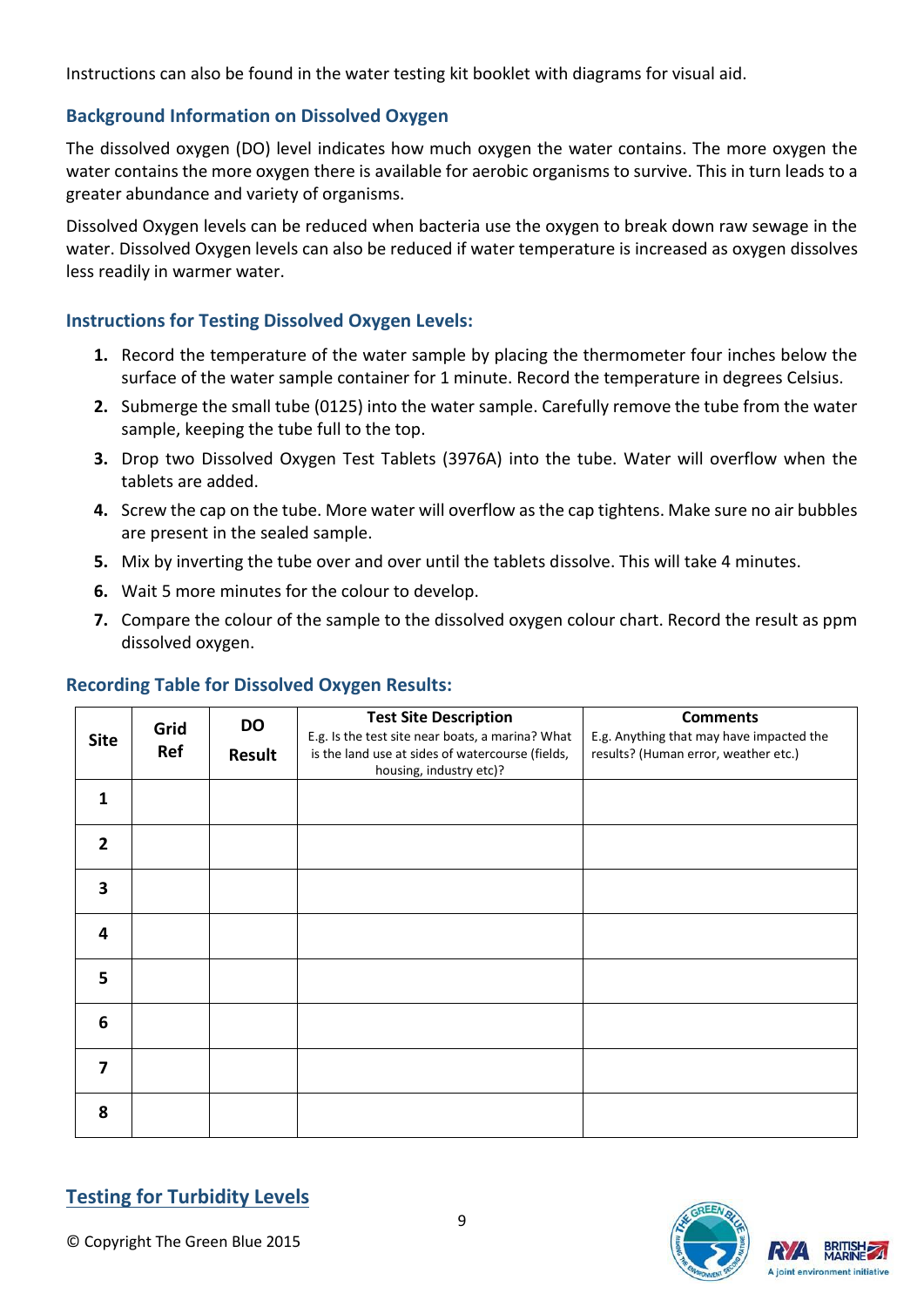#### **Background Information on Water Turbidity**

Turbidity is a measure of water clarity; how much the material suspended in water decreases the passage of light through the water. Suspended materials include soil particles (clay, silt, and sand), algae, plankton, microbes, and other substances.

If the turbidity of the water is high it indicates a larger quantity of suspended solids. In these conditions less light can penetrate through the water. This reduces the amount of light aquatic plants can absorb to photosynthesise and results in their decline. Lower levels of plant growth results in less oxygen being produced and added to the water which will impact organisms that rely on this to survive.

#### **Instructions for Turbidity Test:**

The large white kit container is used to perform the turbidity test with the black and white circle stuck on the bottom.

- **1.** Fill the white container to the turbidity fill line located on the outside of the tub.
- **2.** Hold the turbidity chart on the top edge of the tub. Looking down into the tub, compare the appearance of the Secchi Disc icon at the bottom of the white tub to the chart. Record the result in Jackson Turbidity Units (JTU). The higher the turbidity the less clear the water is.

| <b>Site</b>             | Grid<br>Ref | <b>Turbidity</b><br>Result | <b>Test Site Description</b><br>E.g. Is the test site near boats, a marina? What<br>is the land use at sides of watercourse (fields,<br>housing, industry etc)? | <b>Comments</b><br>E.g. Anything that may have impacted the<br>results? (Human error, weather etc.) |
|-------------------------|-------------|----------------------------|-----------------------------------------------------------------------------------------------------------------------------------------------------------------|-----------------------------------------------------------------------------------------------------|
| $\mathbf{1}$            |             |                            |                                                                                                                                                                 |                                                                                                     |
| $\overline{2}$          |             |                            |                                                                                                                                                                 |                                                                                                     |
| 3                       |             |                            |                                                                                                                                                                 |                                                                                                     |
| 4                       |             |                            |                                                                                                                                                                 |                                                                                                     |
| 5                       |             |                            |                                                                                                                                                                 |                                                                                                     |
| 6                       |             |                            |                                                                                                                                                                 |                                                                                                     |
| $\overline{\mathbf{z}}$ |             |                            |                                                                                                                                                                 |                                                                                                     |
| 8                       |             |                            |                                                                                                                                                                 |                                                                                                     |

#### **Recording Table for Turbidity Results:**

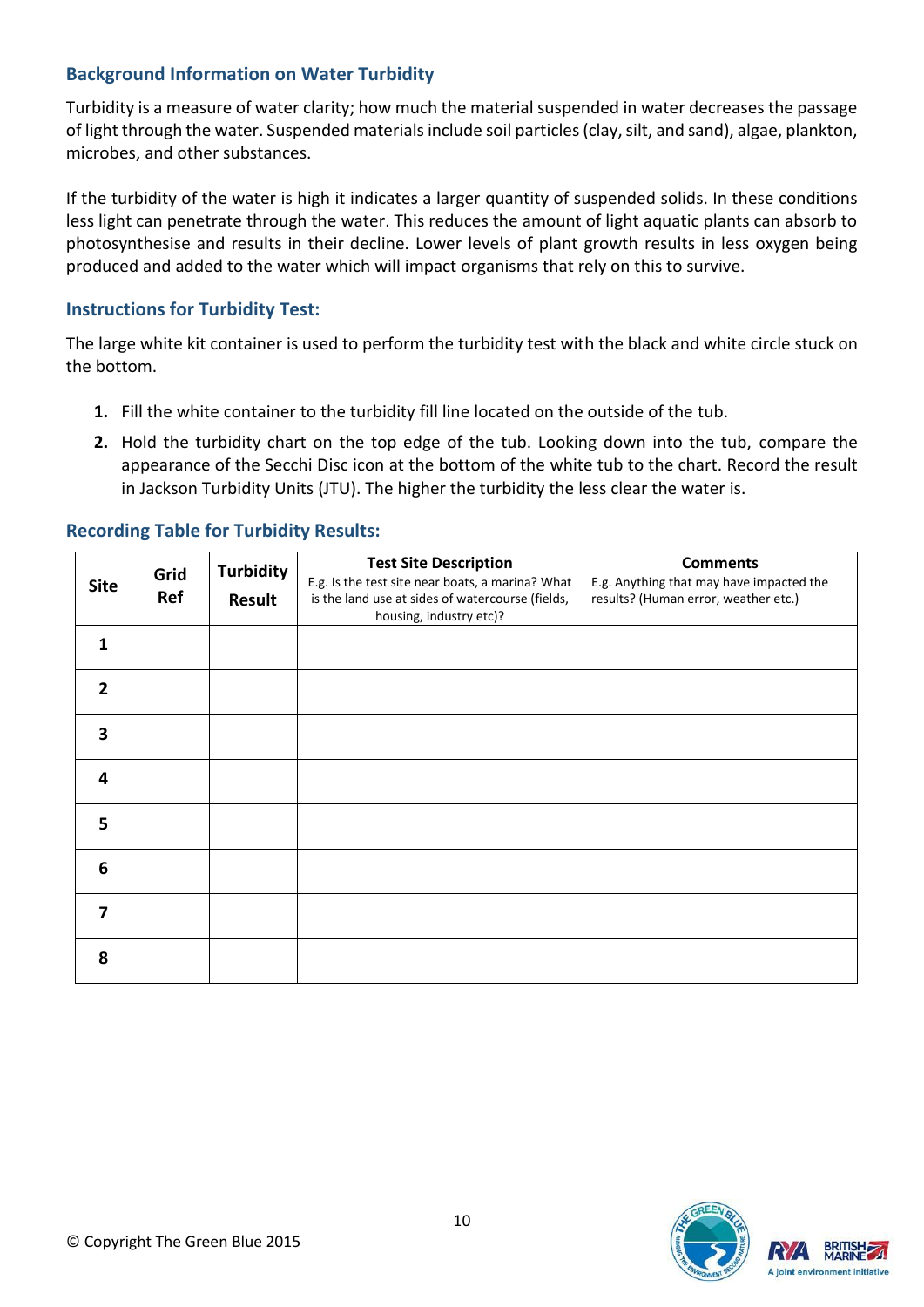# **What Do Your Results Show?**

The table below informs you whether the result for each test factor indicates poor, fair, good or excellent water quality.

| <b>Test Factor</b>      | <b>Result</b>        |             |
|-------------------------|----------------------|-------------|
|                         | 0 ppm (poor)         |             |
| <b>Dissolved Oxygen</b> | 4 ppm (fair)         |             |
|                         | 8ppm (Good)          |             |
|                         | 5 ppm (fair)         |             |
| <b>Nitrate</b>          | 20 ppm (poor)        |             |
|                         | 40ppm (poor)         |             |
|                         | 4 (poor)             |             |
|                         | $5$ (fair)           |             |
|                         | $6$ (good)           |             |
| pH                      | 7 (excellent)        |             |
|                         | $8$ (good)           |             |
|                         | $9$ (poor)           |             |
|                         | $10$ (poor)          |             |
|                         | 1 ppm (Excellent)    |             |
| Phosphate               | 2 ppm (good)         |             |
|                         | 4ppm (fair)          |             |
|                         | 0                    | (excellent) |
| <b>Turbidity</b>        | Between 0-40 JTU     | (good)      |
|                         | Between 40 - 100 JTU | (fair)      |
|                         | >100 JTU             | (poor)      |

#### **Questions to help participants get started on analysing the results**

#### *For each test site determine:*

- 1. Which test results show poor water quality?
- 2. What could be causing these results to be poor?
- 3. Which test results indicate good or excellent water quality?

#### *Taking into account all test sites determine:*

- 1. Which site had the worst water quality overall and why might this be?
- 2. Which site had the best water quality overall and why might this be?

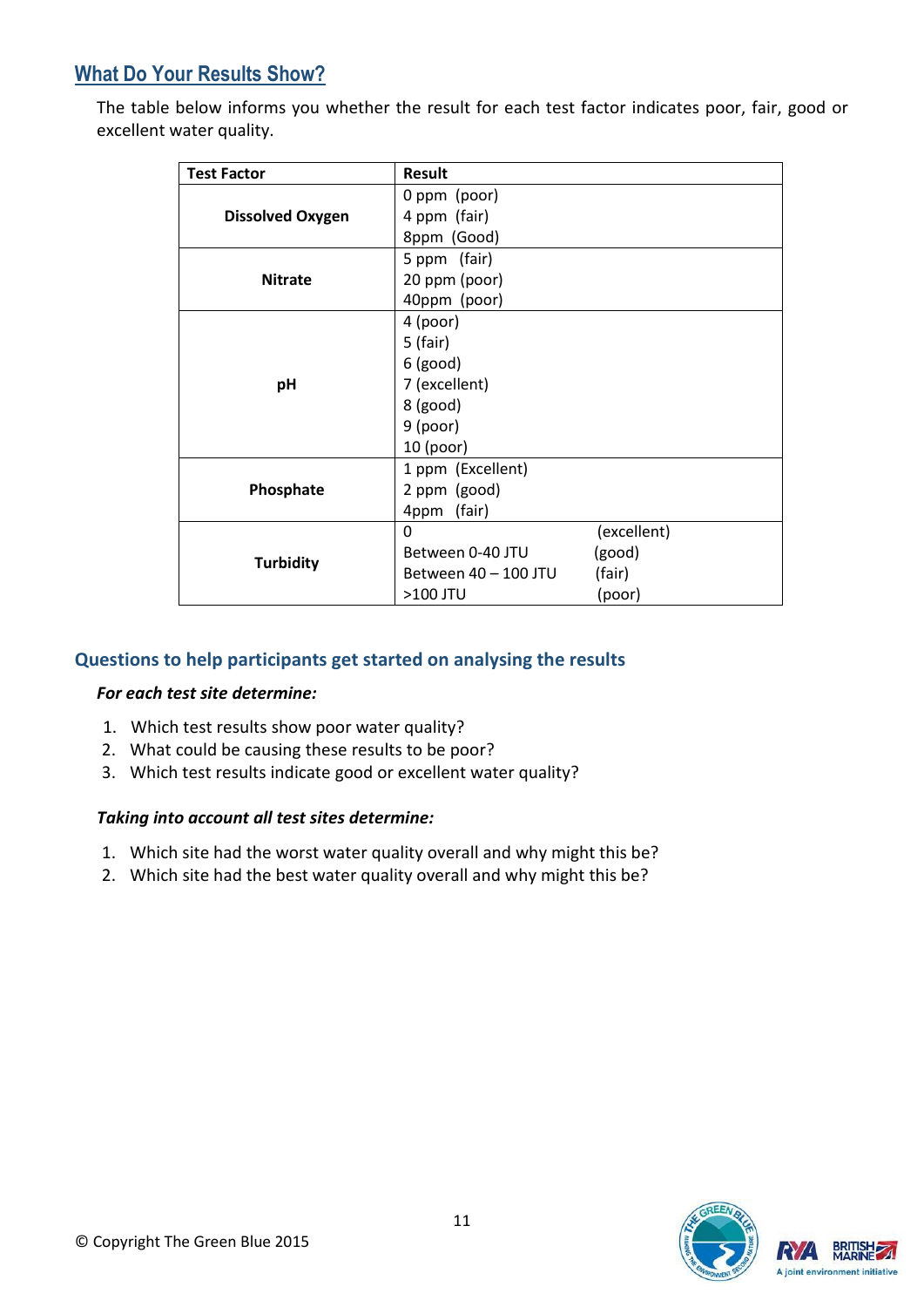#### **What you could include in your presentation**

#### **What were the aims of the expedition and why do you think they are important?**

o Why is it important to determine the level of water quality along a stretch of water?

E.g. to find out which areas of a waterbody have poor water quality and then think about what could have made the water quality drop. Then look at ways to improve the quality of the water so that wildlife and humans using the water are kept safe.

#### **A map of your route and the sites where you took the water samples.**

#### **What was tested and what were the results?**

Describe what you tested for and explain what the results tell you about water quality.

Explain how recreational boating can contribute to changes in each of these water quality measures.

#### **What did you find out?**

Provide results on level of water quality at each site (y¥ou could use graphs and images to help describe). If water quality was poor at your test sites – can you think of what may have caused this drop in quality, for example:

- o Fertiliser chemicals (nitrate and phosphates) washing into the water from adjacent farmland.
- o Urine or faeces (nitrates) from livestock entering the water from surrounding farmland.
- o There could be a sewage (nitrates) outlet upstream or near one of your test sites.
- $\circ$  The watercourse passes through an urban area where pollution from roads can be washed into the water you were testing.

#### **Recommending environmental best practice for inland boaters**

Despite whether your results indicated poor or good water quality you can provide five top tips on what individual boaters and clubs can do to help reduce their environmental impact on inland waters.

As an alternative to verbally presenting these top tips, some participants may prefer to act out examples of best practice to their audience e.g. someone carrying an unsealed oil container and dropping it on the floor and the oil goes everywhere. Then someone can act out using a spill kit to clean the spill up.

#### **Need Support?**

**Environmental Outreach Officer:** Kate Fortnam **Tel:** [02380](tel:02380) 604227  **Email:** [kate.fortnam@thegreenblue.org.uk](mailto:kate.fortnam@thegreenblue.org.uk)